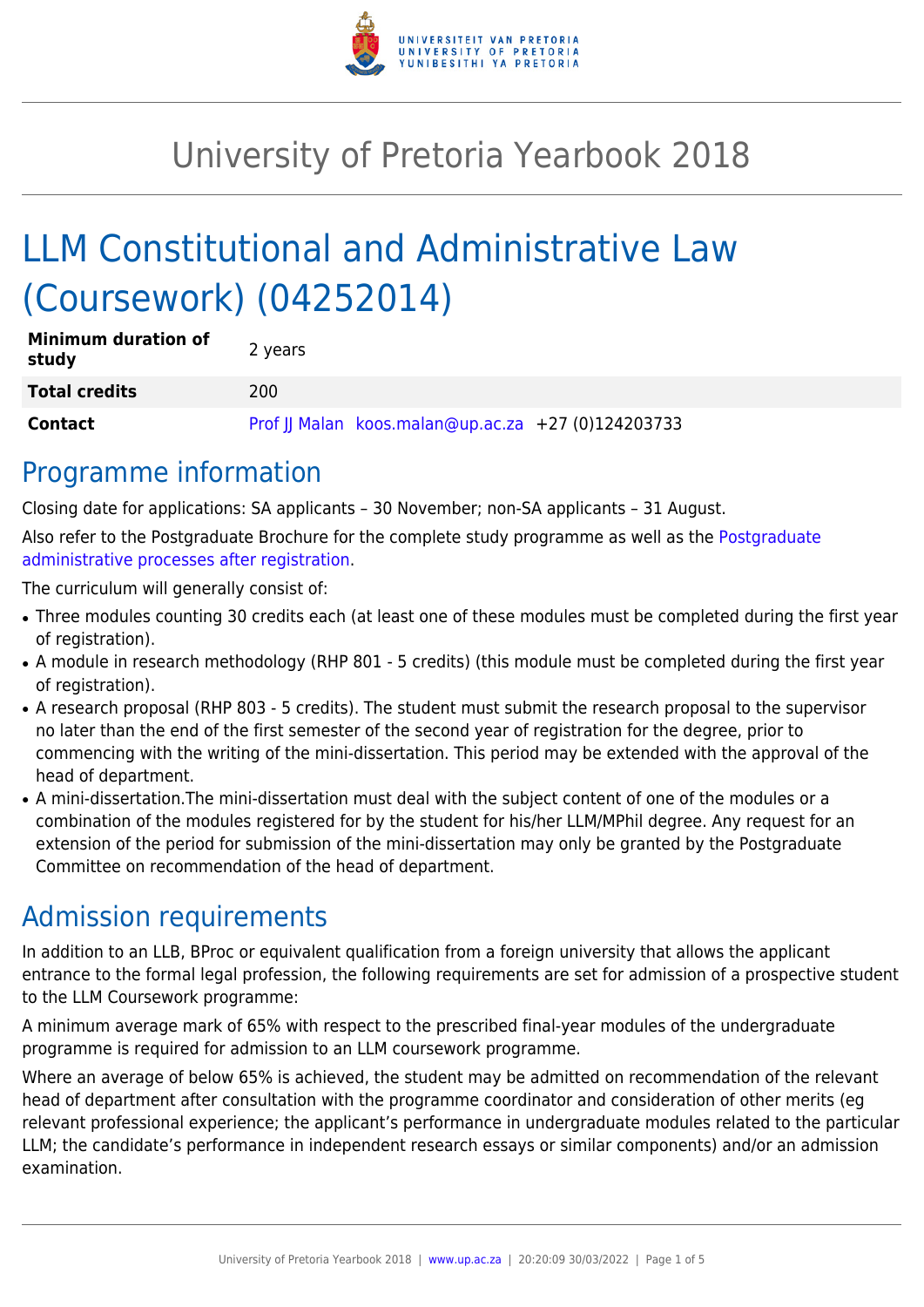

Linguistic competence, primarily in English; foreign applicants who did not complete undergraduate studies through the medium of English must show proof of competence in English at a minimum average level of 6 out of 10 for IELTS or a minimum total score of 83 in TOEFL calculated as follows: reading 21, listening 17, speaking 23 and writing 22. In any other instance where there is doubt as to the English linguistic competence of an applicant, the Dean may require the same proof as prescribed for foreign applicants.

Foreign qualifications are subject to SAQA evaluation. (Some LLM coursework programmes or modules as indicated in the yearbook may only be available to students who hold a relevant South African legal qualification.)

Even though a student may comply with the above requirements, the Dean may, on the recommendation of the head of department presenting a specific degree or module, refuse to accept a prospective student for any LLM programme if such a student's performance in the chosen modules or field of study during undergraduate study was not satisfactory. Alternatively, the Dean could set additional requirements with a view to admission.

An admission examination may also be required in respect of a particular programme or module.

## Other programme-specific information

#### **Mini-dissertation**

- The mini-dissertation must comprise 13 000 15 000 words including footnotes but excluding the list of contents and the bibliography
- The examination copies of the mini-dissertation to send out to the external examiners must be submitted to Student Administration not later than the end of October for the Autumn Graduation Ceremony, end of April for the Spring Graduation Ceremony. A final electronic version must be submitted to Student Administration on or before 15 February for the Autumn Graduation Ceremony, 15 July for the Spring Graduation Ceremony after the evaluation of the examination copies of the mini-dissertation to comply with degree requirements.

### Examinations and pass requirements

In the event of having failed all modules during a particular year of study, a student will only be allowed to continue with his/her studies with the consent of the Postgraduate Committee.

Although no supplementary examination will be granted with regard to LLM and MPhil modules, the General Regulations and rules apply with regard to special and ancillary examinations.

### Research information

The relevant head of department must recommend a supervisor and title for a mini-dissertation and these must be approved by the Postgraduate Committee. The mini-dissertation must be assessed and finalised as set out in the Faculty Board-approved LLM/MPhil Policy Document of the Faculty.

Mini-dissertations, where required, must be submitted in the format determined by the supervisor and approved by the Postgraduate Committee. The supervisor may likewise, subject to the approval of the Postgraduate Committee, also determine the research topic and the scope of the proposed research. (Refer to the [Faculty of](http://www.up.ac.za/media/shared/10/ZP_Files/faculty-regulations-for-the-mini-dissertation.zp124872.pdf) [Law regulations regarding mini-dissertations](http://www.up.ac.za/media/shared/10/ZP_Files/faculty-regulations-for-the-mini-dissertation.zp124872.pdf) and also [Postgraduate administrative processes brochure for the](http://www.up.ac.za/media/shared/10/ZP_Files/post-graduate-administrative-processes-brochures-for-the-faculty-web.zp124870.pdf) [Faculty](http://www.up.ac.za/media/shared/10/ZP_Files/post-graduate-administrative-processes-brochures-for-the-faculty-web.zp124870.pdf))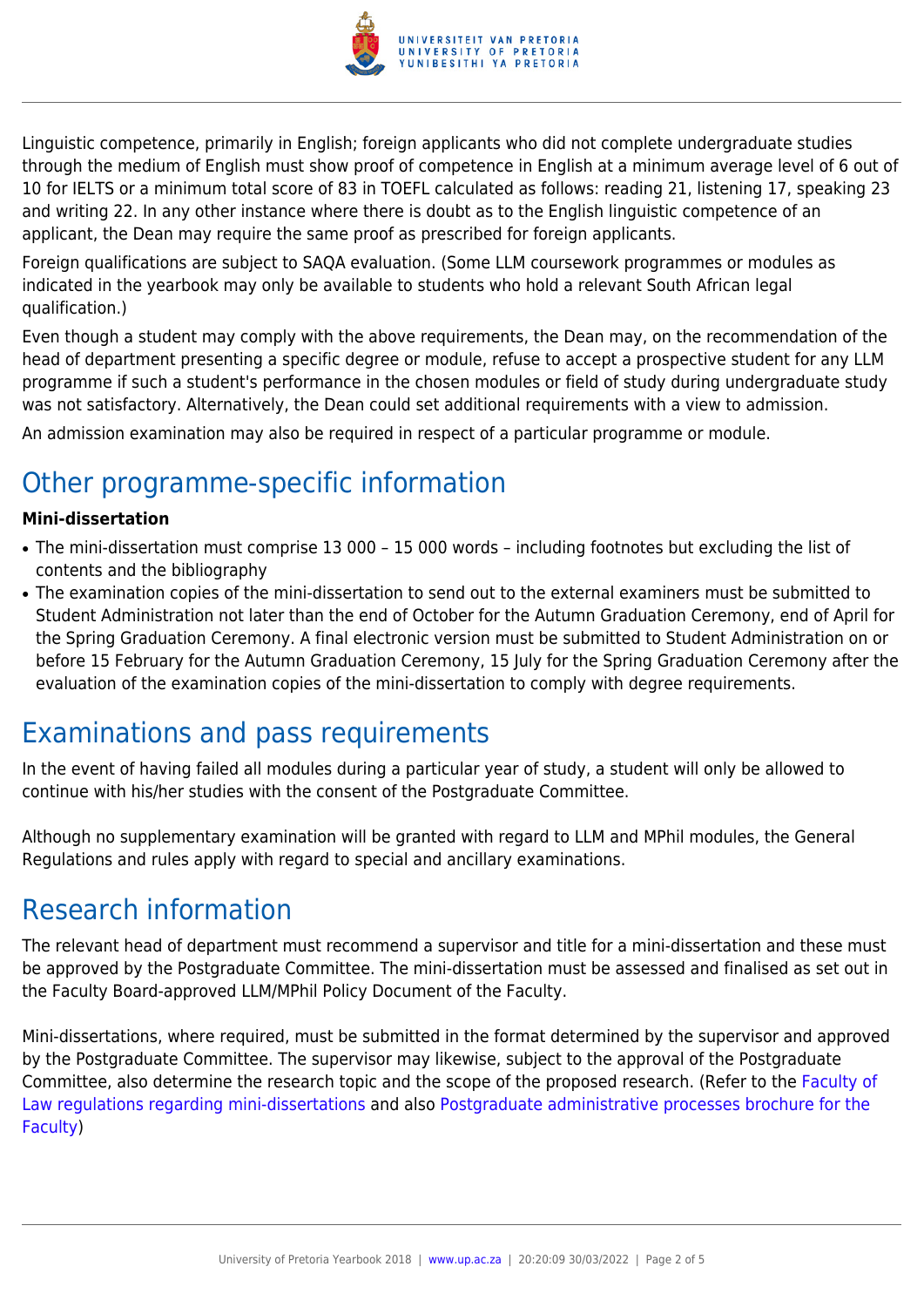

### Pass with distinction

For the degree to be awarded with distinction a student must obtain an average of at least 75% for all the coursework modules, as well as a minimum of 75% for the mini-dissertation. The modules must have been written for the first time.

### General information

#### Period of registration

The duration of the programme will in general be four semesters (2 years) but may be completed within two semesters (1 year) where possible, subject to fulfilment of all the requirements for the degree and payment of the full amount prescribed for the LLM degree. Programmes may also be structured to allow for one year of study only. The one- or two-year period may only be extended by the Postgraduate Committee on recommendation of the Head of Department based on good reason shown and if it is clear that the student will be able to complete the programme in a further year of study.

#### **Language of tuition**

The official language of tuition is English. However, should circumstances allow it, an LLM module may be presented in Afrikaans. The dean, in consultation with the relevant head of department, determines the language of tuition.

#### **Limiting of modules on offer in a particular academic year and availability to foreign students**

The dean determines which modules will be presented each year, taking into consideration the availability of lecturing personnel, space and financial implications and/or other circumstances. The dean may, on recommendation of the relevant head of department, determine the maximum number of registrations for a specific elective module in terms of the prescribed guidelines. The dean may also, on recommendation of the relevant head of department, determine that a particular LLM module will not be offered where on the first day of lectures four or fewer students are registered for such module.

#### **Re-registration for modules**

A student may not register more than twice for the same module. In order to pass a module the student must obtain a final mark of 50%.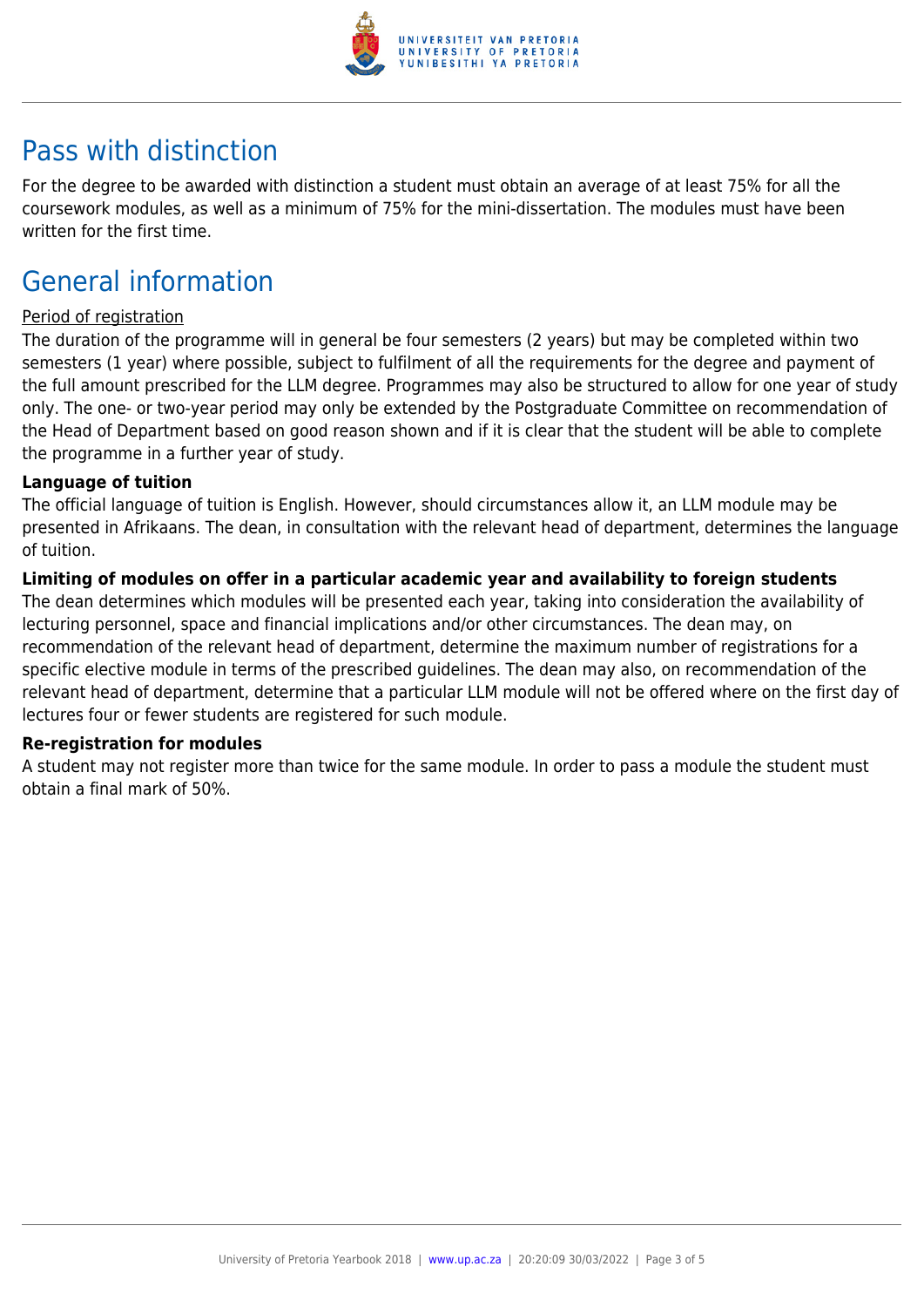

### Curriculum: Year 1

#### **Minimum credits: 100**

### **Core modules**

[Administrative law 802](https://www.up.ac.za/yearbooks/2018/modules/view/ASL 802) (ASL 802) - Credits: 30.00 [Research methodology 801](https://www.up.ac.za/yearbooks/2018/modules/view/RHP 801) (RHP 801) - Credits: 5.00 [Research proposal 803](https://www.up.ac.za/yearbooks/2018/modules/view/RHP 803) (RHP 803) - Credits: 5.00 [Socio-economic rights in the South African Constitution 802](https://www.up.ac.za/yearbooks/2018/modules/view/SRC 802) (SRC 802) - Credits: 30.00